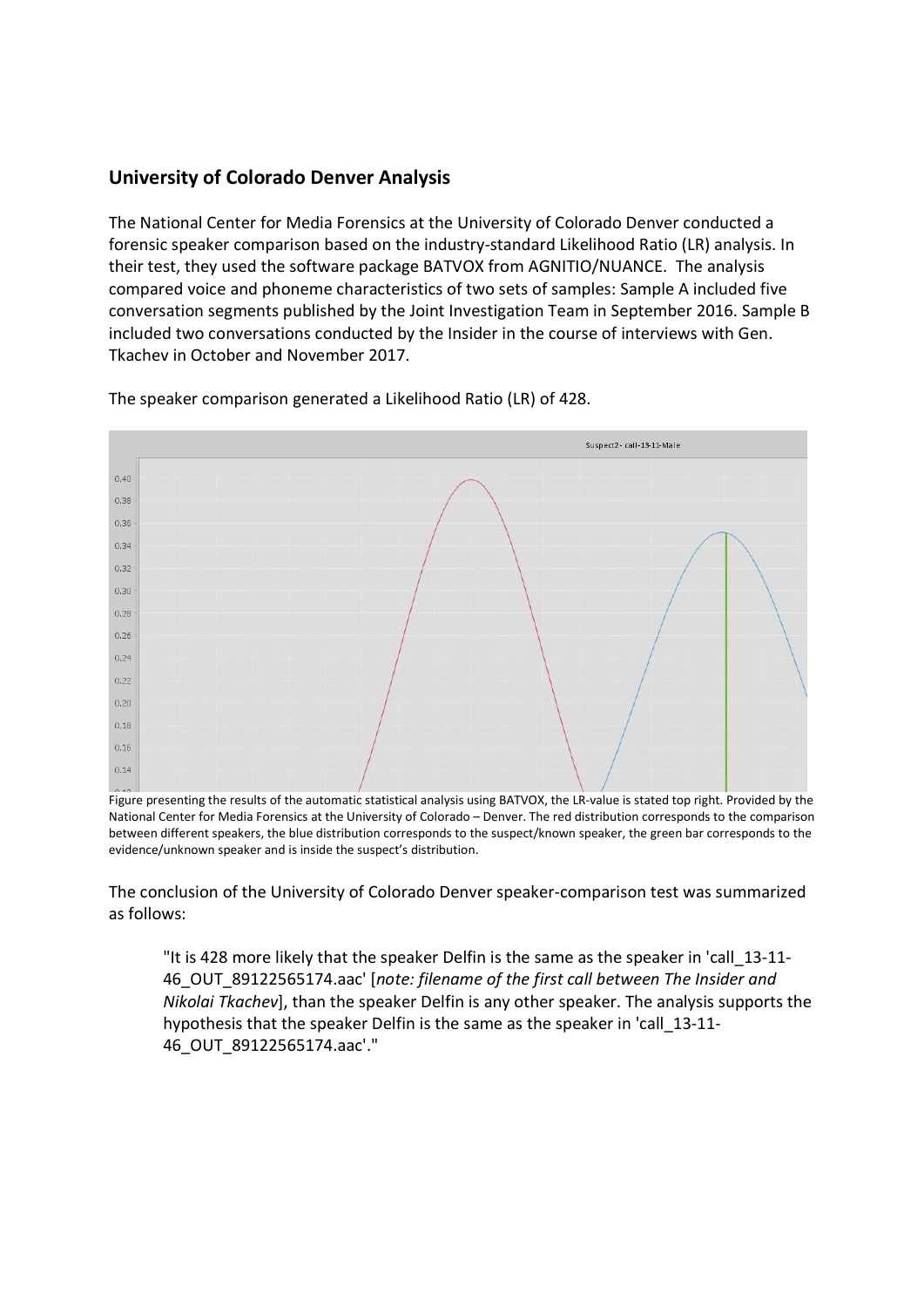The value of 428 is a reference to the likelihood ratio of the two voices matching, providing what the European Network of Forensic Science Institutes would call "moderately strong support" for the hypothesis that Delfin and Tkachev are the same person behind the calls.

In real-life terms it means that it is 428 times more likely that voice from Sample A matches the voice from Sample B, than that it matches any randomly selected person from the reference universe. In this case, the reference population is defined as "Russian-male Speakers", and is based on a representative group of 42 different speakers (against a minimum recommended sample of 30 different speakers per group).

Prior to conducting the comparison, the UC-Denver system was calibrated using samples from 100 different Russian speakers recorded in normal conversational style under different quality and noise conditions, all of them with a Signal to Noise Ratio (SNR) greater than 15 dB, and between 30 seconds and 2 minutes net speech. During such calibration, two measures were obtained: first, an inter-variability LR (i.e., the likelihood ratio that any two *random* voices among this reference group of 100 belong to the same speaker), and second, the intravariability LR (i.e. the computed likelihood ratio that any two voices in fact belonging to the same speaker, are the same. The inter-variability LR score was 78, while the intra-variability LR score was 181.

It is against the backdrop of this latter LR score, says Dr. Catalin Grigoras, director at National Center for Media Forensics, that the score of 428 should be assessed.

For reference, the voice segments from Sample B (Gen. Tkachev) were also tested against all male speakers in all other intercepted telephone conversations published by the Ukrainian Security Service (SBU) in the period 2014-2016. In these reference tests Tkachev's voice did not score a LR higher than 1 (i.e., no statistical relevance) with any sample except that of Delfin. As a reference test of what a definitive negative result would be in UC-Denver's analysis with BATVOX, a test was run comparing Tkachev's voice and the voice of The Insider's interviewer, producing a LR of 0.2043.

Dr. Grigoras stated that the LR from the BATVOX test must be evaluated in correlation with other evidence collected in the case, which may further increase its relevance. Based on a LR of 428, Dr. Grigoras exemplified this with the concept that if there were 428 potential randomly picked up suspects, a similar match would occur only once. If, however, the suspect population is restricted further, say to only Russian males aged over 50, holding a high military rank, and having the name and patronymic "Nikolai Fedorovich", the effective overall LR assessed by the investigators should rise sharply.

Another classic example to help readers understanding the relevance of a LR is to consider a crime in a village with 1000 inhabitants, and a LR pf 428 that one evidence found at the crime scene belongs to one of them and is a male. If we exclude the women, children, and all the males younger than 50 then the suspect population can be less than 200 and the hypothesis that the evidence criminal is one of them has a higher support.